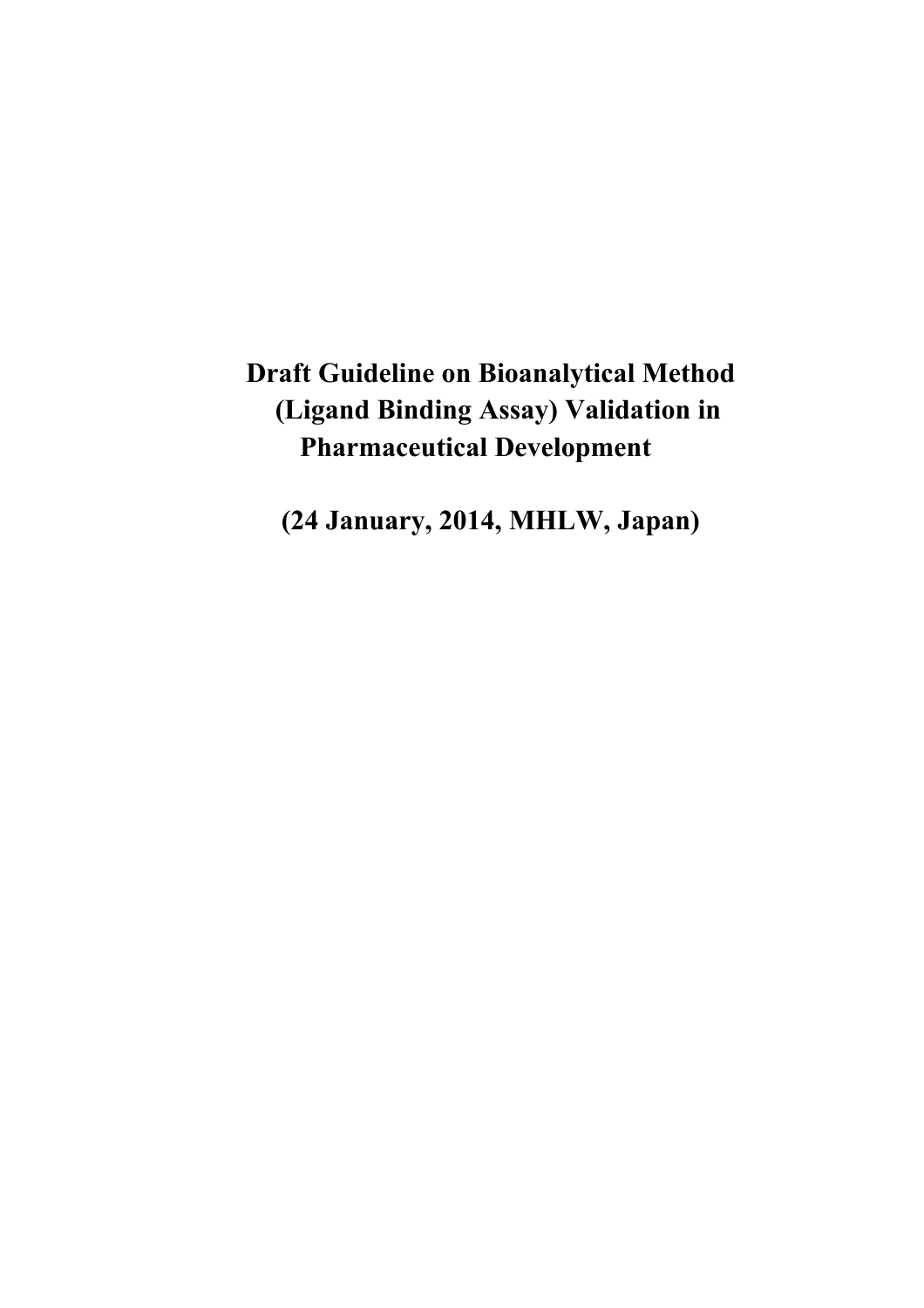# **Table of Contents**

- **1. Introduction**
- **2. Scope**
- **3. Reference Standard**
- **4. Analytical Method Validation**
- 4.1. Full validation
	- 4.1.1. Specificity
	- 4.1.2. Selectivity
	- 4.1.3. Calibration curve
	- 4.1.4. Accuracy and precision
	- 4.1.5. Dilutional linearity
	- 4.1.6. Stability
- 4.2. Partial validation
- 4.3. Cross validation

# **5. Analysis of Study Samples**

- 5.1. Calibration curve
- 5.2. QC samples
- 5.3. Incurred samples reanalysis (ISR)

# **6. Points to note**

- 6.1. Calibration range
- 6.2. Reanalysis
- 6.3. Carry-over
- 6.4. Cross-talk
- 6.5. Critical reagent
- 6.6. Interfering substances

# **7. Documentation and Archives**

# **Glossary**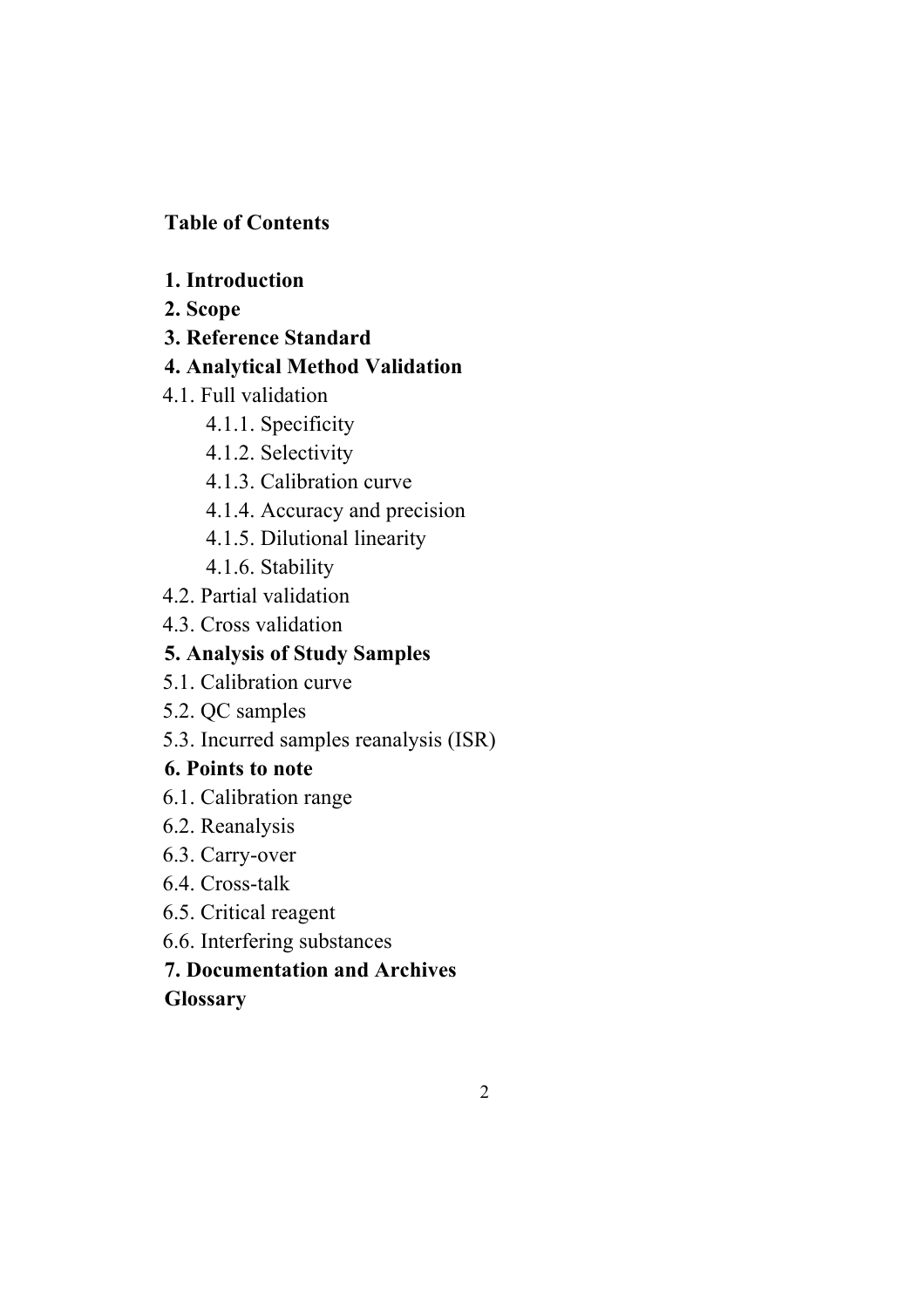#### **1. Introduction**

 In the development of medicinal products, bioanalytical methods are used in clinical and non-clinical pharmacokinetic studies (including toxicokinetic studies) to evaluate the efficacy and safety of drugs and their metabolites. Drug concentrations determined in biological samples are used for the assessment of characteristics such as in vivo pharmacokinetics (absorption, distribution, metabolism, and excretion), bioavailability, bioequivalence, and drug-drug interaction.

 It is important that these bioanalytical methods are well characterized throughout the analytical procedures to establish their validity and reliability.

 This guideline serves as a general guidance recommended for the validation of bioanalytical methods based on ligand-binding assays to ensure adequate reliability. It also provides a framework for analyses of study samples by using validated methods to evaluate study results supporting applications for drug marketing authorization.

 Flexible adjustment and modification can be applied in case of using the specific type analytical method or depending on the intended use of the result of analysis, such as the use of prospectively defined appropriate criteria, based on scientific rationale.

### **2. Scope**

 This guideline is applicable to the validation of analytical methods based on ligand binding assays (LBAs) to measure concentrations of drugs in biological samples obtained in toxicokinetic studies and clinical trials, as well as to the analyses of study samples using such methods. The information in this guideline generally applies to the quantification of peptides and proteins as well as low-molecular-weight drugs that are analyzed by LBAs. A typical example of LBA is immunological assay based on antigen-antibody reaction, such as **enzyme immunoassay (EIA).**

 This guideline is not mandatory for analytical methods used in non-clinical studies that are beyond the scope of "Ministerial Ordinance Concerning the Standards for the Conduct of Non-clinical Studies on the Safety of Drugs (Ministry of Health and Welfare ordinance No. 21, dated March 26, 1997)," but could be used as a reference for conducting a method validation for a non GxP bioanalysis.

#### **3. Reference Standard**

 A reference standard serves as the scale in quantifying an analyte, and is mainly used to prepare calibration standards and quality control (QC) samples, which are relevant blank matrix spiked with a known concentration of the analyte of interest. The quality of the reference material is critical, as the quality affect measurement data. A certificate of analysis or an alternative statement that provides information on lot number, content (amount, purity, or potency), storage conditions, and expiration date or re-test date should accompany the standard. As a reference standard, it is necessary to show its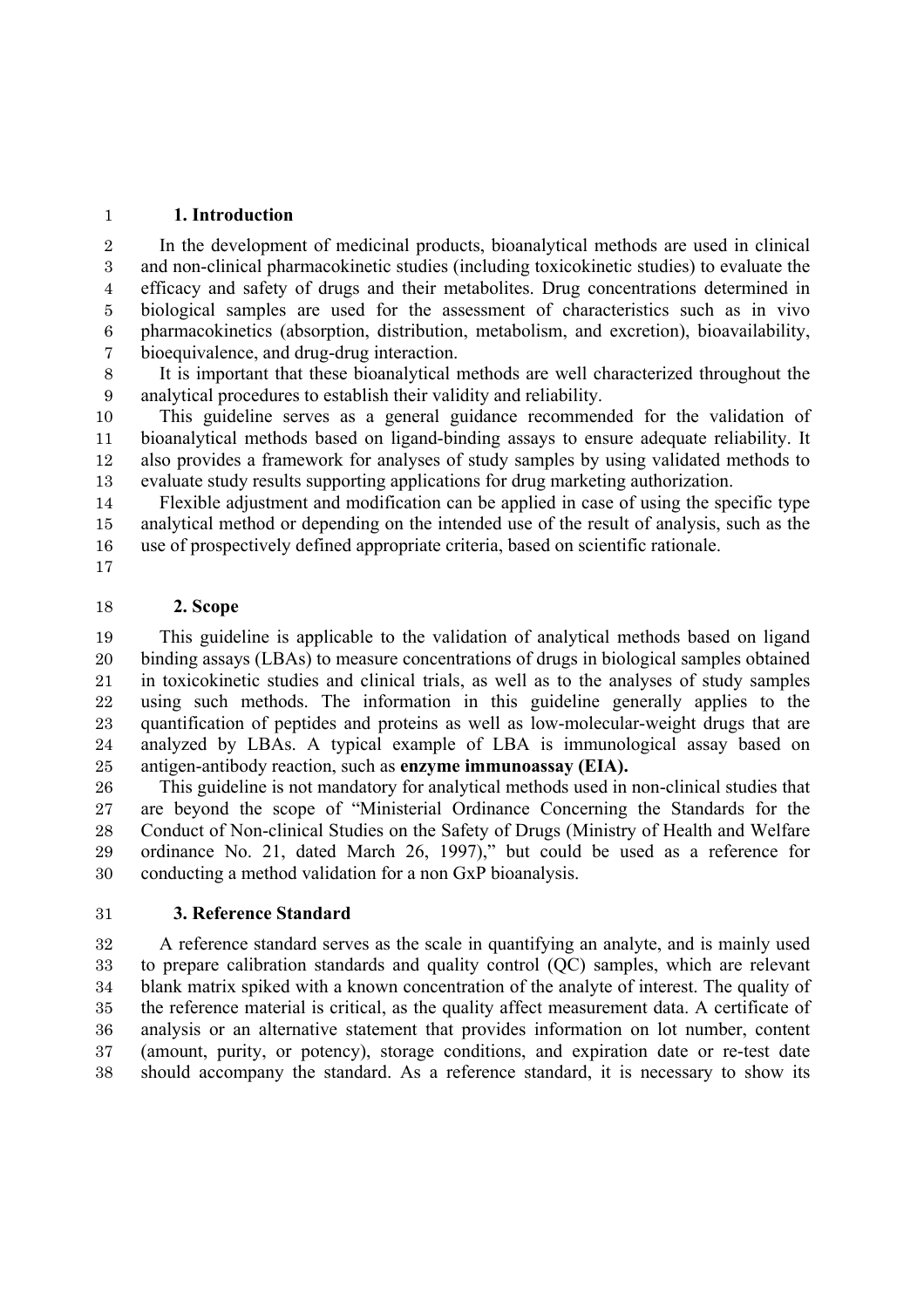authenticated source and its characteristics should be well-established.

### **4. Analytical Method Validation**

 An analytical method validation should be performed at every relevant facility when establishing a bioanalytical method for quantification of a drug or its metabolite(s).

#### 4.1. Full validation

 A full validation should be performed when establishing a new bioanalytical method for quantification of an analyte/analytes. A full validation is also required when implementing an analytical method that is disclosed in literature or commercialized as a kit product.

 The objective of a full validation is to demonstrate the assay performance of the method, e.g., specificity, selectivity, calibration curve, accuracy, precision, dilutional linearity, and stability. Generally, a full validation should be performed for each species and matrix (mainly plasma or serum) to be analyzed.

 The matrix used in analytical validation should be as close as possible to the target study samples, including anticoagulants and additives. When an analytical method is to be established for a matrix of limited availability (rare matrix, e.g., tissue, cerebrospinal fluid, bile), a sufficient amount of matrix cannot be obtained from sufficient number of sources (subjects or animals). In such a case, a surrogate matrix may be used to prepare calibration standards and QC samples. However, the use of a surrogate matrix should be rigorously justified in the course of establishing the analytical method.

 In an LBA validation, full validation should be conducted using samples diluted at a factor of minimum required dilution (MRD), which has been determined in the course of method development. In a plate-based LBA, assay should generally be performed in at least duplicate (2 wells) per processed sample. The sample concentration should be calculated from a mean of response variable of each well, or from taking an average of concentrations which are determined from response variables of each well.

4.1.1. Specificity

 Specificity is the ability of an analytical method to detect and differentiate the analyte from other substances such as its related substances. For LBA, it is important that binding reagent specifically binds to the target analyte but does not cross-react with coexisting substances that are structurally similar to the analyte. If similar substances are expected to be present in biological samples of interest, the extent of the impact of such substances on the analysis of analyte should be evaluated. It is acceptable that specificity is evaluated in the course of method development or after completing a method validation.

 Specificity is evaluated using blank sample (matrix sample without analyte addition), blank sample spiked with similar substance at an expected concentration, and near-low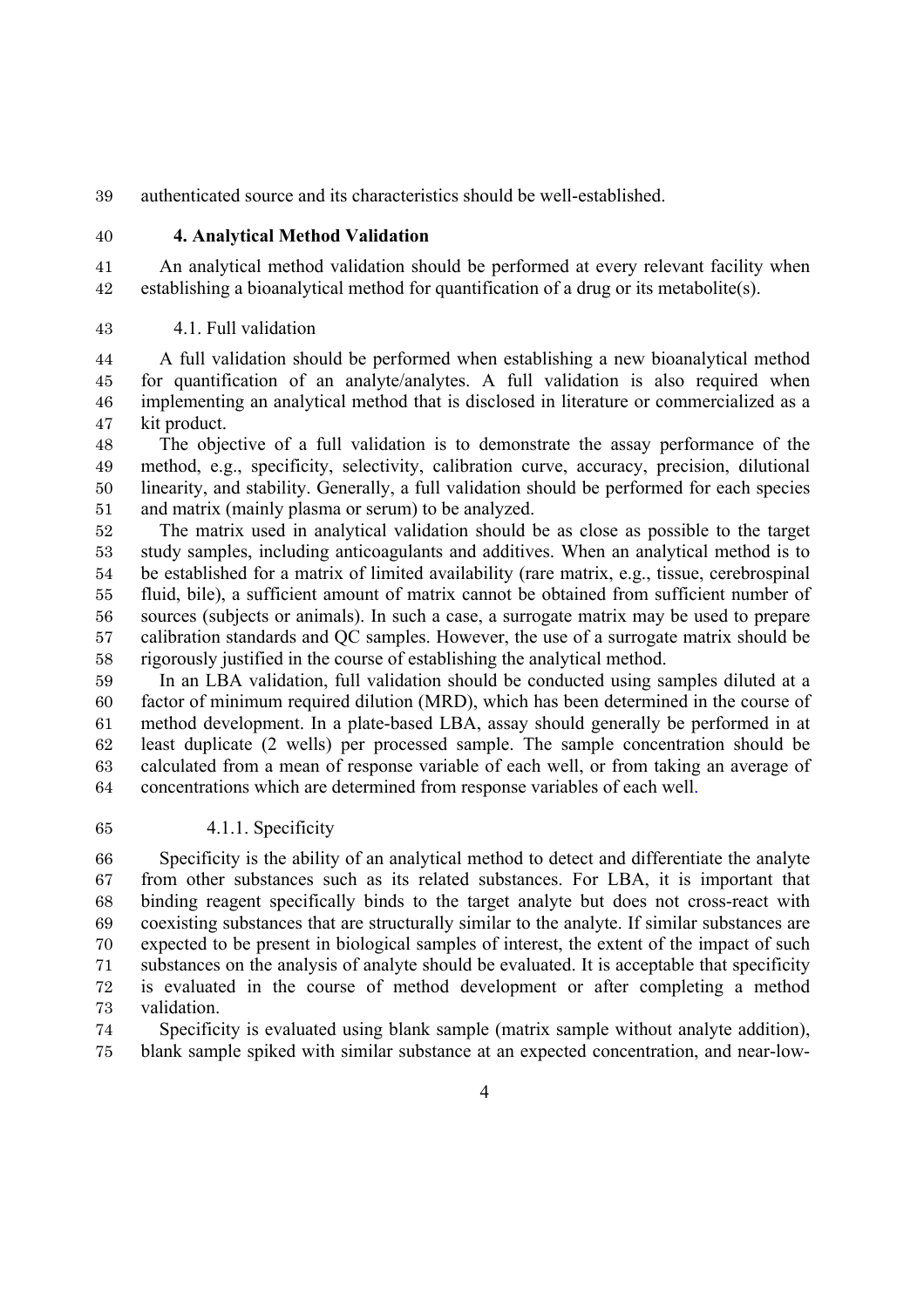and near-high-level QC samples spiked with similar substance at an expected concentration.

 Assay result for the blank sample should be below the lower limit of quantification (LLOQ), and accuracy in the measurements of the QC samples spiked with similar 80 substance should be within  $\pm 20\%$  of the theoretical concentration (or within  $\pm 25\%$  of the theoretical concentration at the LLOQ and upper limits of quantification [ULOQ]).

- 
- 4.1.2. Selectivity

 Selectivity is the ability of an analytical method to measure and differentiate the analyte in the presence of other components in samples.

 Selectivity is evaluated using blank samples obtained from at least 10 individual sources and near-LLOQ QC samples prepared from individual blank samples. In case of a matrix with limited availability, it is acceptable to use matrix samples obtained from less than 10 sources.

 Assay results for at least 80% of the blank samples should be below the LLOQ, and accuracy of the measurements of at least 80% of the near-LLOQ QC samples should be 92 within  $\pm 20\%$  of the theoretical concentration (or  $\pm 25\%$  at the LLOQ).

#### 94 4.1.3. Calibration curve

 A calibration curve demonstrates the relationship between a theoretical concentration and a response variable for an analyte.

 A calibration curve should be prepared using the same matrix as the intended study samples, whenever possible, by spiking the blank matrix with known concentrations of the analyte. A calibration curve should be generated with at least 6 concentration levels of calibration standards, including LLOQ and ULOQ samples, and a blank sample. Anchor point samples at concentrations below LLOQ and above ULOQ may also be used to improve curve fitting. A 4- or 5-parameter logistic model is generally used for the regression equation of calibration curve. The validation report should include the regression equation and weighting conditions used.

 The accuracy of back-calculated concentration of each calibration standard should be within ±25% deviation of the theoretical concentrations at the LLOQ and ULOQ, or  $107 \pm 20\%$  deviation at all other levels. No accuracy criteria are specified for anchor points. At least 75% of the calibration standards excluding anchor points, and a minimum of 6 levels, including the LLOQ and ULOQ, should meet the above criteria.

- 
- 4.1.4. Accuracy and precision
- Accuracy of an analytical method describes the degree of closeness between analyte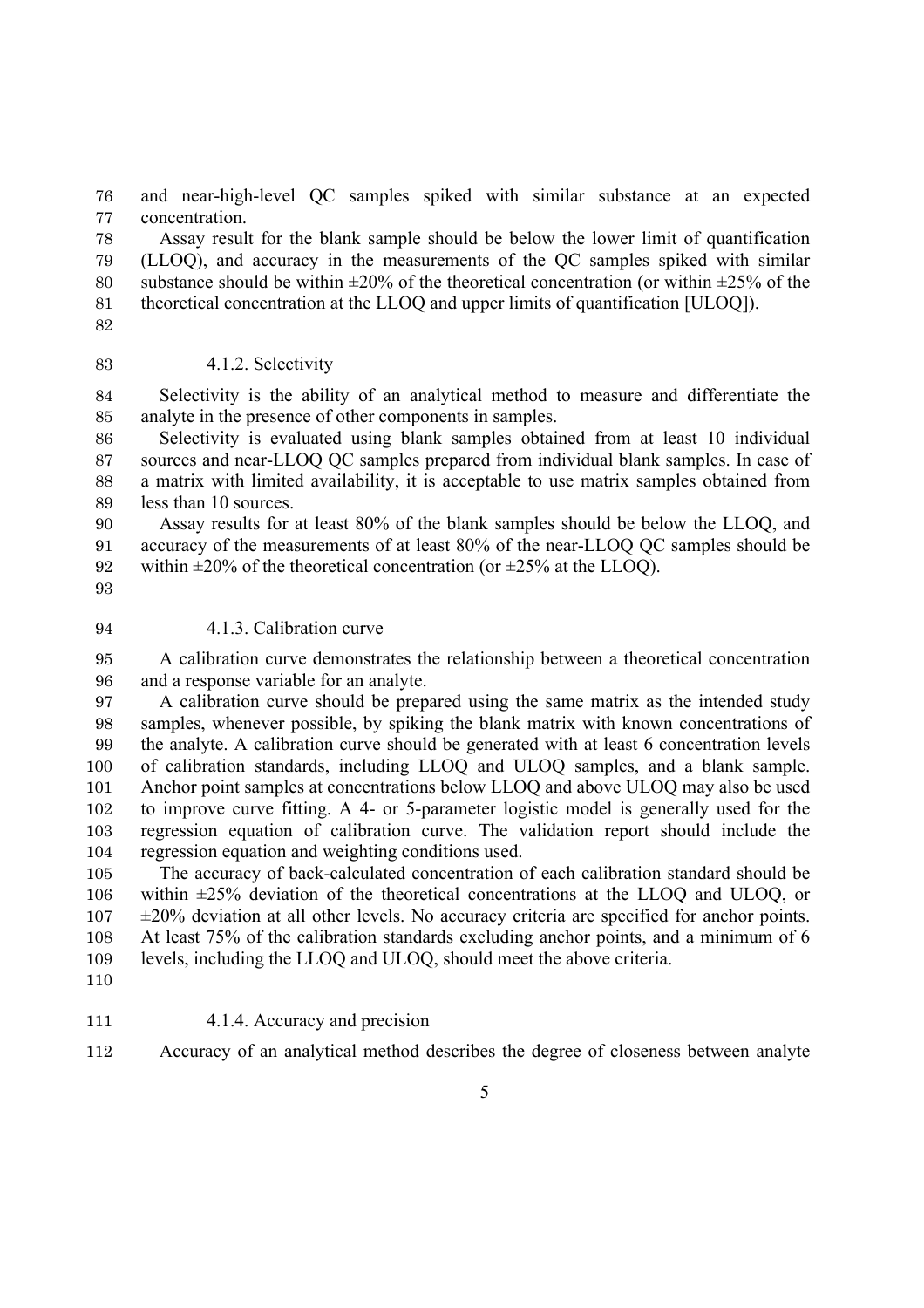concentration determined by the method and its theoretical concentration. Precision of an analytical method describes variation between individual concentrations determined in repeated measurements.

 Accuracy and precision are assessed by performing analysis with QC samples, i.e., samples spiked with known amounts of the analyte. QC samples are processed in the same manner as in the analysis of study samples. In the validation, QC samples with a minimum of 5 different concentrations (LLOQ, low-, mid-, high-levels, and ULOQ) within the calibration range are prepared. The low-level should be within 3 times the LLOQ, the mid-level is around the midpoint on the calibration curve, and the high-level should be at least one-third of the ULOQ of the calibration curve. Within-run and between-run accuracy and precision should be evaluated by repeating the analysis run at least 6 times.

125 The mean accuracy at each concentration level should be within  $\pm 20\%$  deviation of the theoretical concentration, except at the LLOQ and ULOQ, where it should be within  $127 \pm 25\%$ . Precision of concentrations determined at each level should not exceed 20%, except at the LLOQ and ULOQ, where it should not exceed 25%. Furthermore, a sum of absolute accuracy and precision (total error) at each level should not exceed 30%, except at the LLOQ and ULOQ, where it should not exceed 40%.

4.1.5. Dilutional linearity

 Dilutional linearity is assessed to confirm that the method can appropriately analyze samples at concentrations exceeding the ULOQ without influence of a hook effect or prozone effect and that these measurements are not affected by dilution within the calibration range. Dilutional linearity is evaluated by analyzing a QC sample exceeding the ULOQ and its serially-diluted samples at multiple concentrations. The absence or presence of response reduction (hook effect or prozone effect) is checked in the analyzed samples, and measures should be taken to eliminate response reduction in study sample analysis, when applicable. Accuracy and precision in the measurements corrected for the 142 dilution factor should be within  $\pm 20\%$  deviation of the theoretical concentration and not more than 20%, respectively.

4.1.6 Stability

 Analyte stability should be evaluated to ensure that the concentration is not affected by the samples through each step of the process from the sample collection to the analysis. The stability of the samples should be assessed under conditions that are as close to the actual circumstances, e.g. sample storage and sample analysis as much as possible. Careful consideration should be given to the solvent or matrix type, container materials, and storage conditions used in the stability-determination process.

Validation studies should determine analyte stability after freeze and thaw cycles, after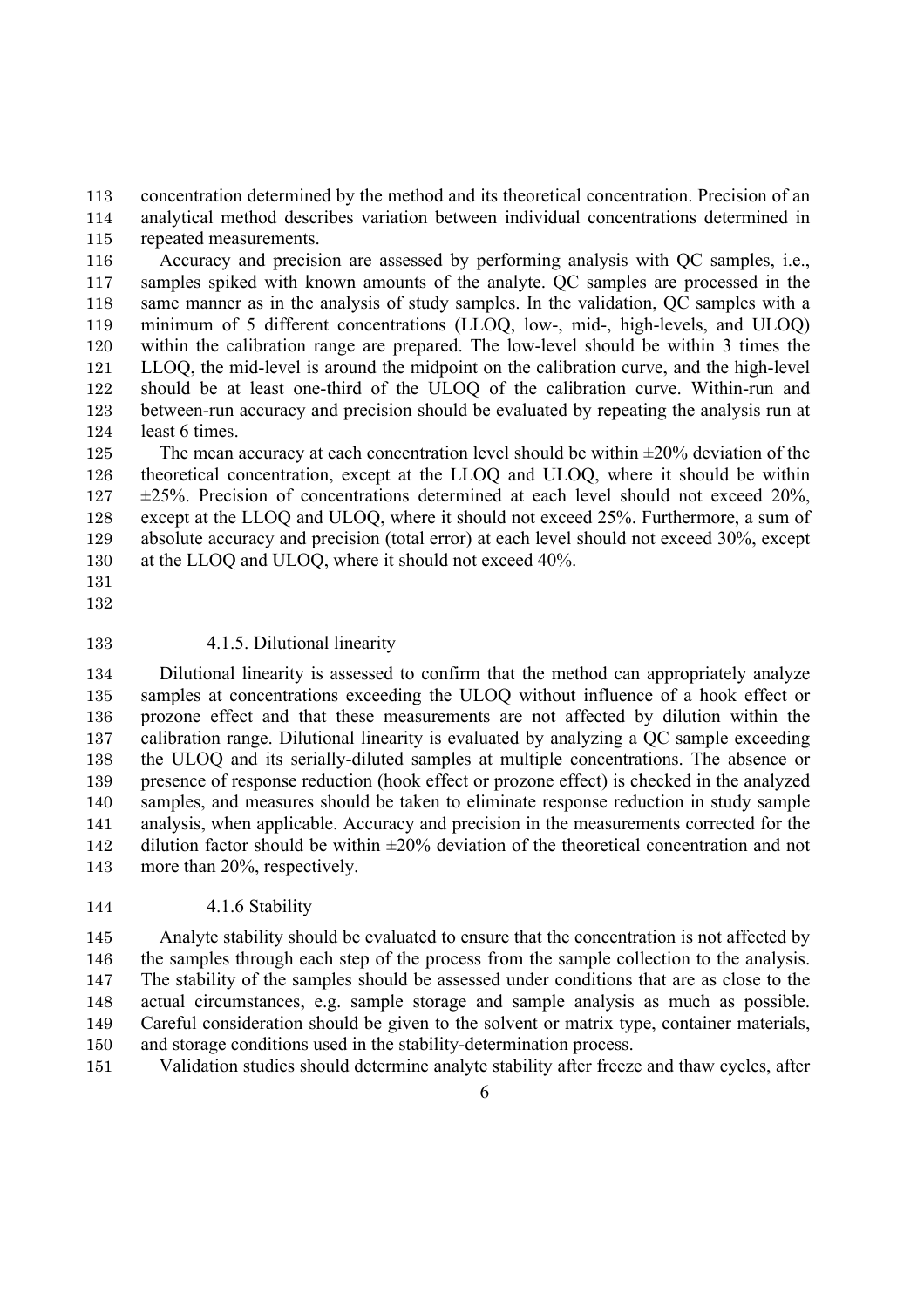short-term (at room temperature, on ice, or under refrigeration) and long-term storage. All stability experiments should be performed on samples that have been stored for a time that is longer than the actual storage period.

 Stability of the analyte in the stock and working solution is evaluated using solutions at the highest and lowest concentration levels in the actual storage.

 Stability of the analyte in the studied matrix is evaluated using low- and high-level QC samples. The QC samples should be prepared using a matrix that is as close as possible to the actual study samples, including anticoagulant and additives. Stability is evaluated by at least 3 replicates per concentration level with QC samples before and after storage. 161 The mean accuracy in the measurements at each level should be within  $\pm 20\%$  deviation of the theoretical concentration, in principle. If other criteria are more appropriate for the evaluation of a specific analyte, they could be used.

#### 4.2. Partial validation

 Partial validation may be performed when minor changes are made to an analytical method that has already been fully validated. The items in a partial validation are determined according to the extent and nature of the changes made to the method.

 Typical bioanalytical method changes subject to a partial validation are as follows: analytical method transfers between laboratories, changes in analytical instruments, changes of the critical reagent lot, changes in calibration range, changes in MRD, changes in anticoagulant, changes in analytical conditions, changes in sample storage conditions, confirmation of impact by concomitant drugs, and use of rare matrices.

 Acceptance criteria used in partial validation should be the same as those employed in the full validation in principle.

4.3. Cross validation

 Cross validation is primarily conducted when data are generated in multiple laboratories within a study or when comparing analytical methods used in different studies, after a full or partial validation. The same set of QC samples spiked with the analyte or the same set of study samples is analyzed, and the mean accuracy at each concentration level of QC samples or the assay variability in the measurements of study samples is evaluated.

 In the cross validation among two or more laboratories within a study, the mean accuracy of QC samples (low-, mid-, and high-levels) evaluated by at least 3 replicates at each level, should be within ±30% deviation of the theoretical concentration, in principle, considering intra- and inter-laboratory precision. When using a set of study samples, the 188 assay variability should be within  $\pm 30\%$  for at least two-thirds of the samples.

 In the cross validation between different analytical methods based on different assay principles, both validation procedure and acceptance criteria (i.e., mean accuracy or assay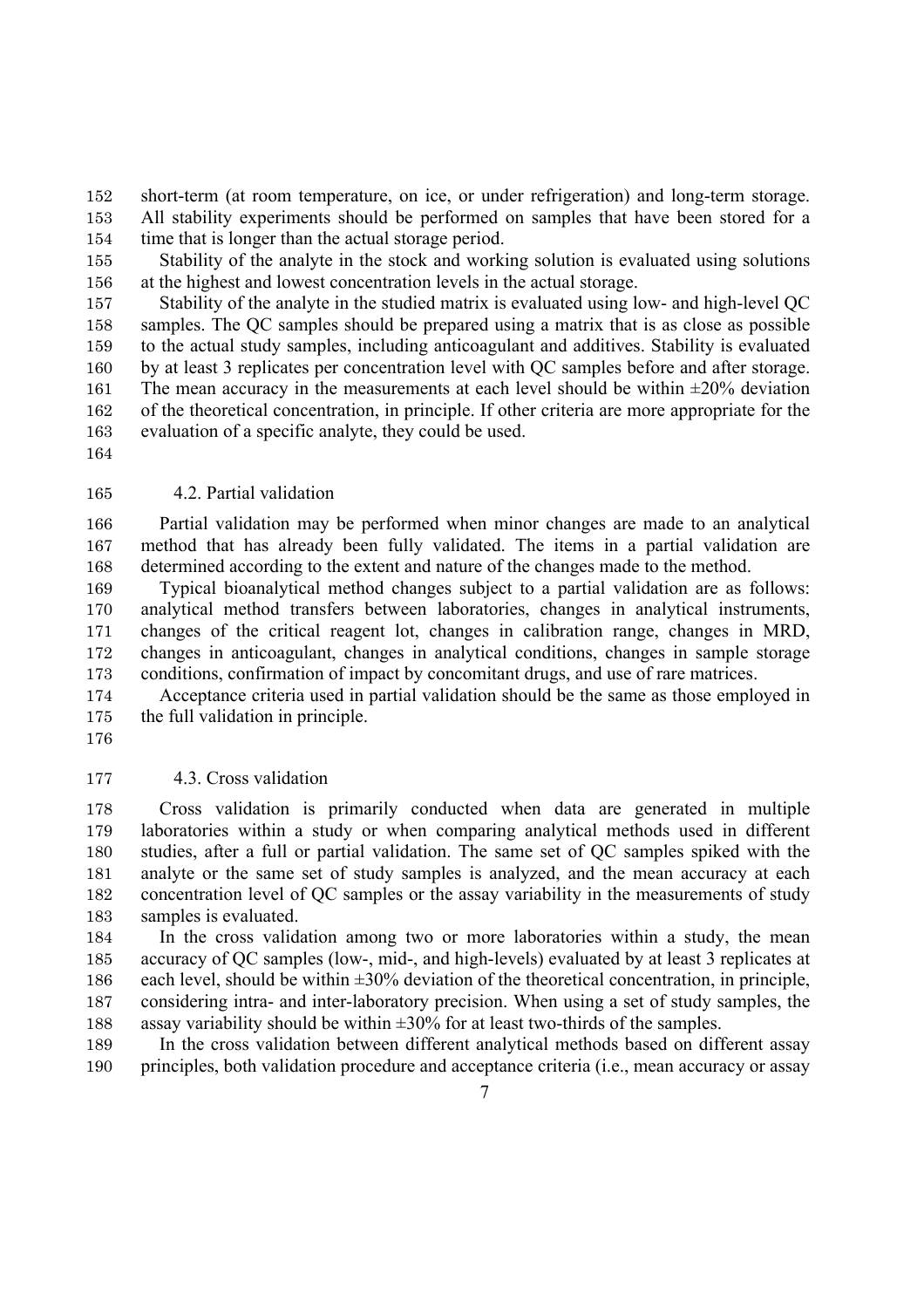variability) should be separately defined based on scientific judgment according to the type of the analytical methods.

### **5. Analysis of Study Samples**

 Study samples are biological specimens that are obtained from toxicokinetic studies and clinical trials Analysis of study samples should be carried out using a fully validated analytical method. In the analysis, study samples should be handled under conditions that are validated for adequate stability, and analyzed within a confirmed stability period, along with a blank sample, calibration standards at a minimum of 6 concentration levels, and QC samples at a minimum of 3 concentration levels. In a plate-based LBA, assay should generally be performed in at least duplicate (2 wells) per processed sample to calculate a sample concentration from a mean of response variable of each well, or from taking an average of concentrations which are determined from response variables of each well.

 Validity of the analytical method during study sample analysis should be evaluated in each analytical run by using the calibration curve and QC samples. In plate-based assays, each plate represents a single analytical run. In studies that serve pharmacokinetic data as a primary endpoint, reproducibility of the analytical method should be confirmed for each representative study per matrix by performing incurred sample reanalysis (ISR: reanalysis of incurred samples in a separate analytical run on separate days to determine whether the original analytical results are reproducible).

### 5.1. Calibration curve

 A calibration curve is used to determine the concentration of the analyte of interest in study samples. A calibration curve used in study sample analysis should be generated for each analytical run by using the validated analytical method. The same model as in the bioanalytical method validation should be used for the regression equation and weighting conditions of the calibration curve.

 The accuracy of back-calculated concentrations of calibration standards at each level should be within ±25% deviation of the theoretical concentration at the LLOQ and 221 ULOO, or  $\pm 20\%$  deviation at all other levels. No accuracy criteria are specified for anchor points. At least 75% of the calibration standards excluding anchor points, with a minimum of 6 levels, should meet the above criteria.

 If the calibration standard at the LLOQ or ULOQ did not meet the criteria in study sample analysis, the next lowest/highest-level calibration standard may be used as the LLOQ or ULOQ of the calibration curve. Even though narrowed, the modified calibration range should still cover at least 3 different QC sample levels (low-, mid-, and high-levels).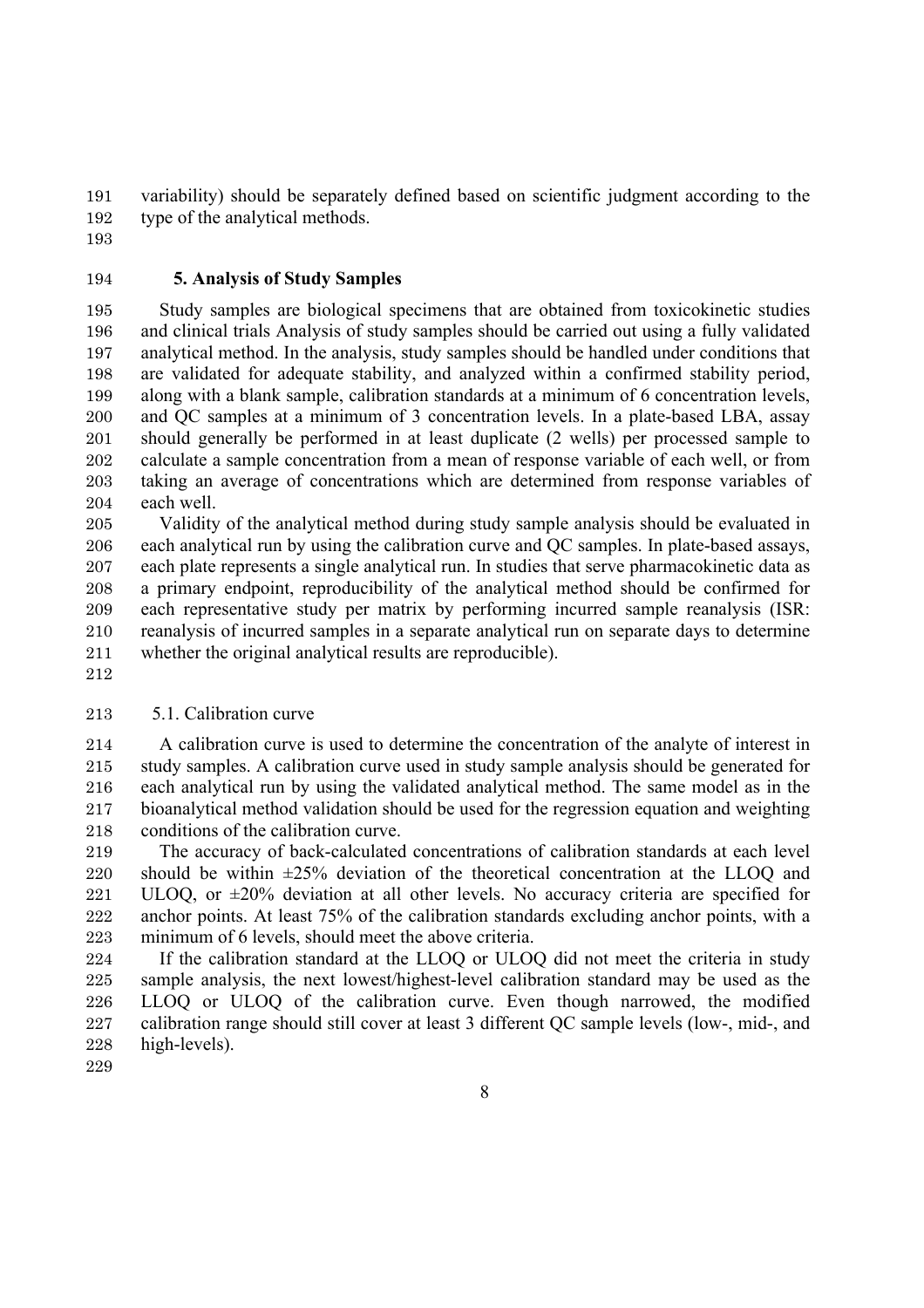5.2. QC samples

 QC samples are analyzed to assess the validity of the analytical method used for calibration curve and study sample analysis.

 QC samples with a minimum of 3 different concentration levels (low-, mid-, and high-levels) within the calibration range are analyzed in each analytical run. Usually, the low-level is within 3 times the LLOQ, the mid-level is in the midrange of the calibration curve, and the high-level needs to be more than one-third of the ULOQ of the calibration curve. QC samples are processed in the same manner as study samples. The analysis requires 2 QC samples at each QC level or at least 5% of the total number of study samples in the analytical run, whichever is the greater.

240 The accuracy in measurement of QC samples should be within  $\pm 20\%$  deviation of the 241 theoretical concentrations. At least two-thirds of the OC samples and at least 50% at each concentration level should meet the above criterion.

5.3. ISR (Incurred sample reanalysis)

 In bioanalysis, it can happen that the results of analyses of study samples are not reproducible, even when the method validation is successfully conducted and the validity of at each analytical run is confirmed by calibration standards and QC samples. Such failures can be attributed to various factors, including inhomogeneity of study samples, contamination and other operational errors, and interference of biological components unique to the study samples or of unknown metabolites. ISR refers to reanalysis of incurred samples in separate analytical runs on different days to check whether the original analytical results are reproducible. Confirmation of the reproducibility by ISR improves the reliability of the analytical data. In addition, a failure to demonstrate the reproducibility of the original data in ISR can trigger a cause investigation and remedial measures for the analytical method.

 Usually, ISR is performed for representative studies selected for each matrix in studies that use pharmacokinetic data as the primary endpoint. For instance, ISR should be conducted in the following situations: non-clinical toxicokinetic studies for individual species, representative clinical pharmacokinetic studies in healthy volunteers and renal/hepatic impaired patients, as well as bioequivalence studies. For non-clinical studies, ISR may be performed with samples obtained in a preliminary non-clinical study, if the study design is similar to the relevant toxicokinetic study in terms of sampling conditions.

 ISR should be performed with samples from as many subjects or animals as possible, including those near the maximum blood concentration (Cmax) and the elimination phase, within a time window that ensures the analyte stability. As a guide, approximately 10% of the samples should be reanalyzed in cases where the total number of study samples is less than 1000 and approximately 5% of the number of samples exceeding 1000.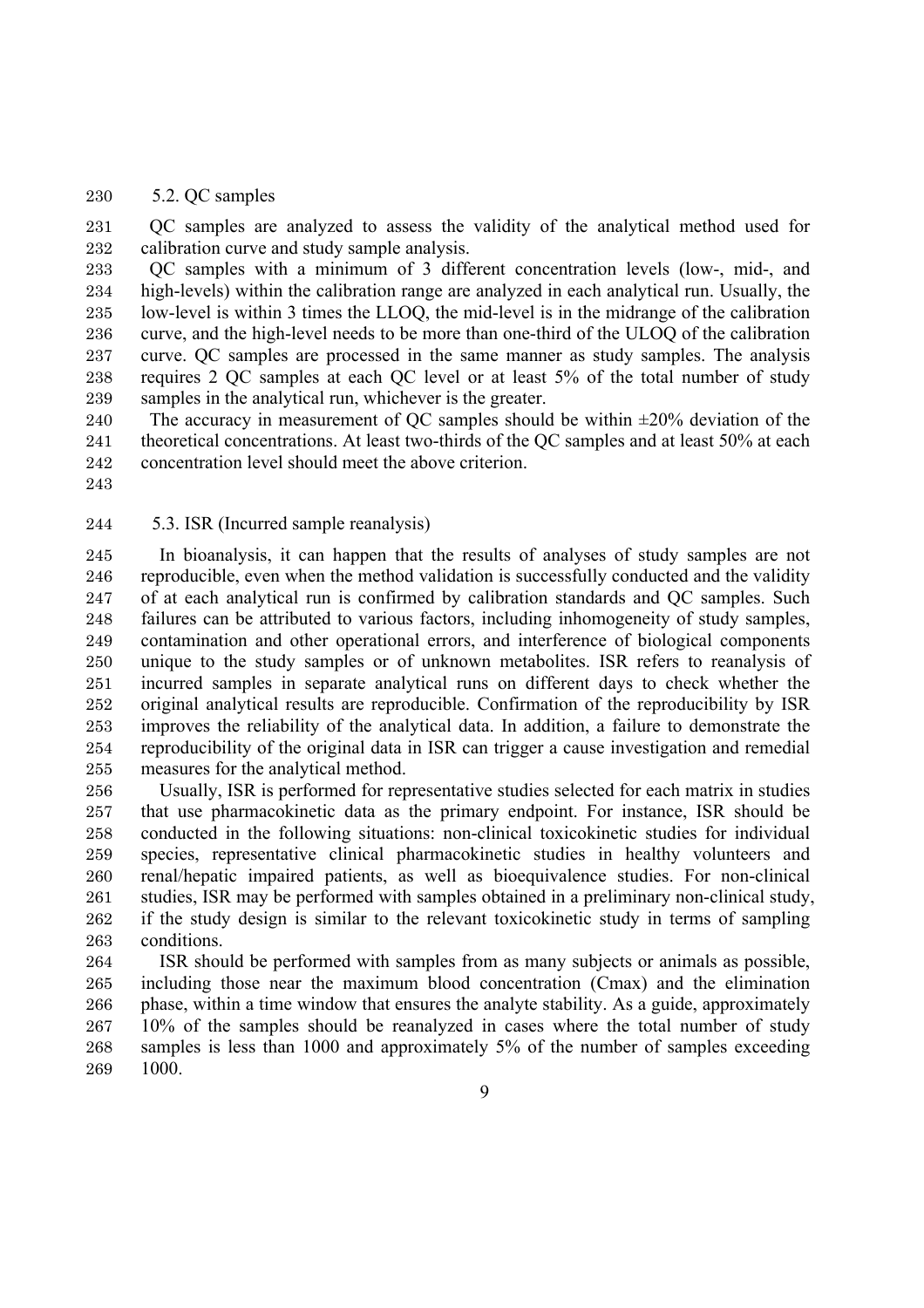The results of ISR are evaluated using assay variability. Assay variability can be calculated as the difference between the concentration obtained by ISR and that in the original analysis divided by their mean and multiplied by 100. The assay variability 273 should be within  $\pm 30\%$  for at least two-thirds of the samples analyzed in ISR. If the ISR data failed to meet the above criteria, cause investigation should be conducted for the analytical method and necessary measures should be taken by considering the potential impact on study sample analysis.

 It should be noted that ISR is performed to monitor assay variability. The original data should never be discarded or replaced with the reanalysis data even if the assay 279 variability exceeds  $\pm 30\%$  in a specific sample.

#### **6. Points to note**

6.1. Calibration range

 In LBAs, calibration range is largely dependent on the characteristics of the binding reagents and it may be difficult to arbitrarily determine the range. In such cases, care must be exercised to appropriately select the range of dilutional linearity.

 In case the calibration range is changed, partial validation should be performed. However, it is not necessary to reanalyze the study samples that have been quantified prior to the change in the calibration range, levels, or number of QC samples.

6.2. Reanalysis

 Possible reasons and procedures for reanalysis, as well as criteria for handling of concentration data should be predefined in the protocol or standard operating procedure (SOP).

 Examples of reasons for reanalysis are as follows: calibration curve or QC samples failed to meet the criteria for validity of the analytical run; the obtained concentration exceeded the ULOQ of the calibration curve or fell below the LLOQ due to excess dilution; the analyte of interest was detected in pre-dose or placebo samples; improper analytical operation or malfunction of analytical instrument; and causal investigation on abnormal values.

 Reanalysis of study samples for a pharmacokinetic reason should be avoided, whenever possible. Particularly in bioequivalence studies, it is not acceptable to reanalyze study samples and replace the concentration data only because the initial data were pharmacokinetically questionable. However, reanalysis of specific study samples are acceptable when, for instance, the initial analysis yielded an unexpected or anomalous result that may affect the safety of subject in a clinical trial.

In any case, when reanalysis is performed, the analytical report should provide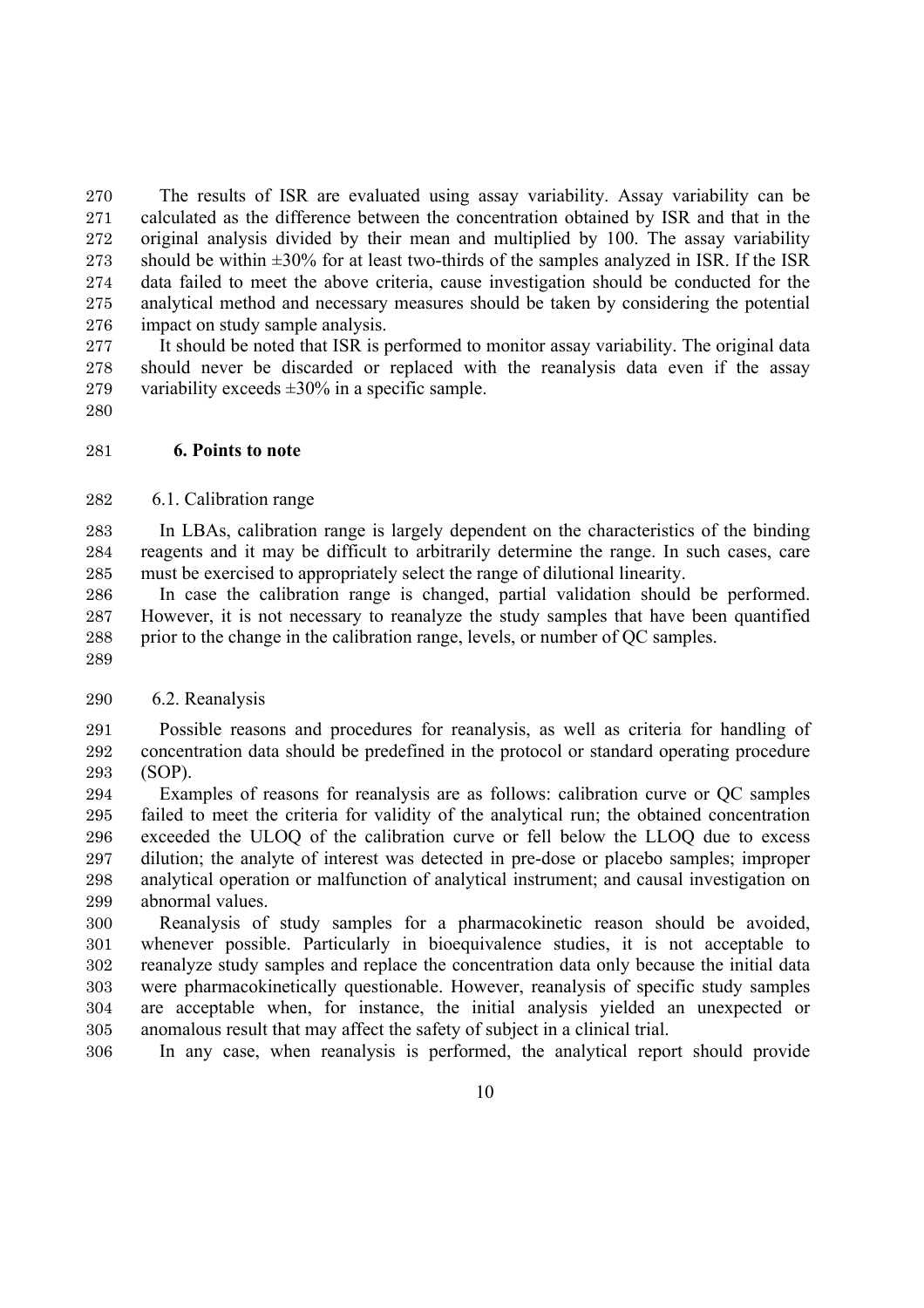information of the reanalyzed samples, the reason for reanalysis, the data obtained in the initial analysis, if any, the data obtained in the reanalysis, and the final accepted values and the reason and method of selection.

## 6.3. Carry-over

 Carry-over is an alteration of a measured concentration due to residual analyte in the analytical equipment.

 Carry-over is not a problem for analyses performed in plates and tubes, while carry-over should be taken into account in analyses that use a single flow cell, flow path, and/or autosampler.

 If carry-over is inevitable, the impact of carry-over needs to be evaluated, and appropriate measures should be taken to avoid any impact on the actual study sample analysis. Should there be any concern that carry-over may affect the quantification of analyte in study samples, it should be evaluated during the actual study sample analysis to assess the impact on the concentration data.

### 6.4. Cross-talk

 Cross-talk is an alteration of a measured concentration due to leak of fluorescent or luminescent light to adjacent wells in plate-based assay.

 If cross-talk is inevitable, the impact of cross-talk needs to be examined, and appropriate measures should be taken to avoid any impact on the actual study sample analysis. Should there be any concern that cross-talk may affect the quantification of analyte in study samples, this should be evaluated during the actual study sample analysis to assess the impact on the concentration data.

# 6.5. Critical reagent

 Critical reagents are usually binding reagents (labeled or unlabeled antibodies) that have a direct impact on the results of ligand-binding-based bioanalytical methods.

 A critical reagent should be selected by considering the specificity for the analyte and stored under conditions that ensure consistent quality. The quality of critical reagent should be appropriately maintained throughout the period of use in analytical method validation and study sample analyses. Partial validation is required when the critical reagent lot is changed.

# 6.6. Interfering substances

Interfering substances are soluble ligands to drugs and anti-drug antibodies that may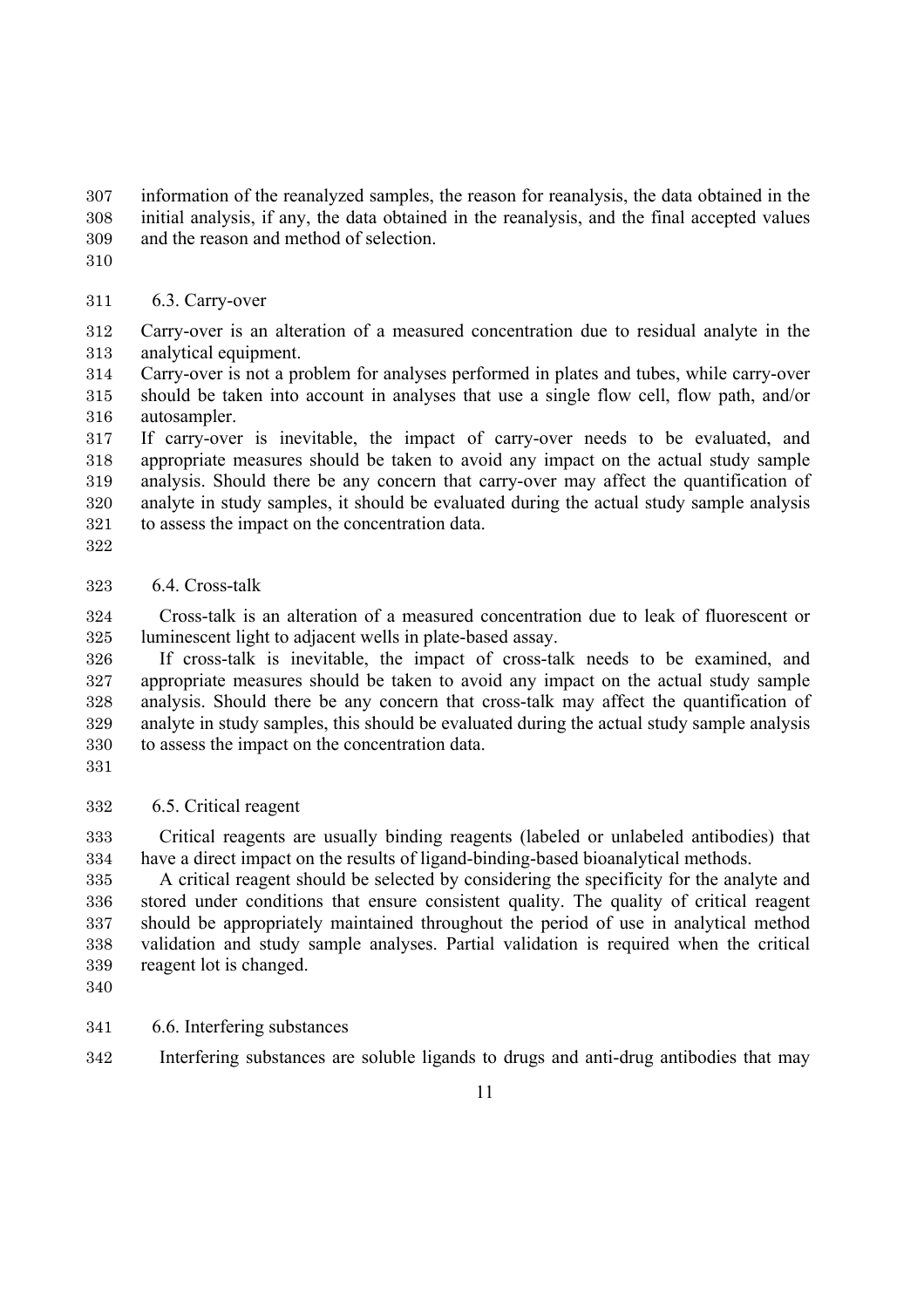affect the concentration data in study sample analysis.

 If interfering substances are potentially present in study samples, it is advisable to examine the impact of interfering substances on the concentration data.

# **7. Documentation and Archives**

 In order to ensure adequate reproducibility and reliability of bioanalysis, results obtained in analytical method validations and study sample analyses should be documented in a validation report and a study sample analysis report as described below. The reports should be stored along with relevant records and raw data in an appropriate manner.

 All relevant records and raw data should be kept, including those obtained in rejected analytical runs, specifically record of reference materials, blank matrices, and critical reagents (receipt/release, use, and storage), record of samples (receipt/release, preparation, and storage), record of analyses, record of instrument (calibration and settings), record of deviations, record of communications, and raw data such as analytical data.

| 360 | <b>Validation report</b> |  |
|-----|--------------------------|--|
|     |                          |  |

- 
- Summary of the validation
- Information on the reference standards
- Information on the blank matrices
- Information on the critical reagents
- Analytical method (description including MRD)
- $\bullet$  Validated parameters and the acceptance criteria
- Validation results and discussion
- elected runs together with the reason for rejection
- Information on reanalysis
- $\bullet$  Deviations from the protocol and/or SOP, along with the impact on study results
- $\bullet$  Information on reference study, protocol, and literature

# **Study sample analysis report**

- Summary of the study sample analysis
- Information on the reference standards
- Information on the blank matrices
- 379 Information on receipt and storage of study samples
- Information on the critical reagents
- Analytical method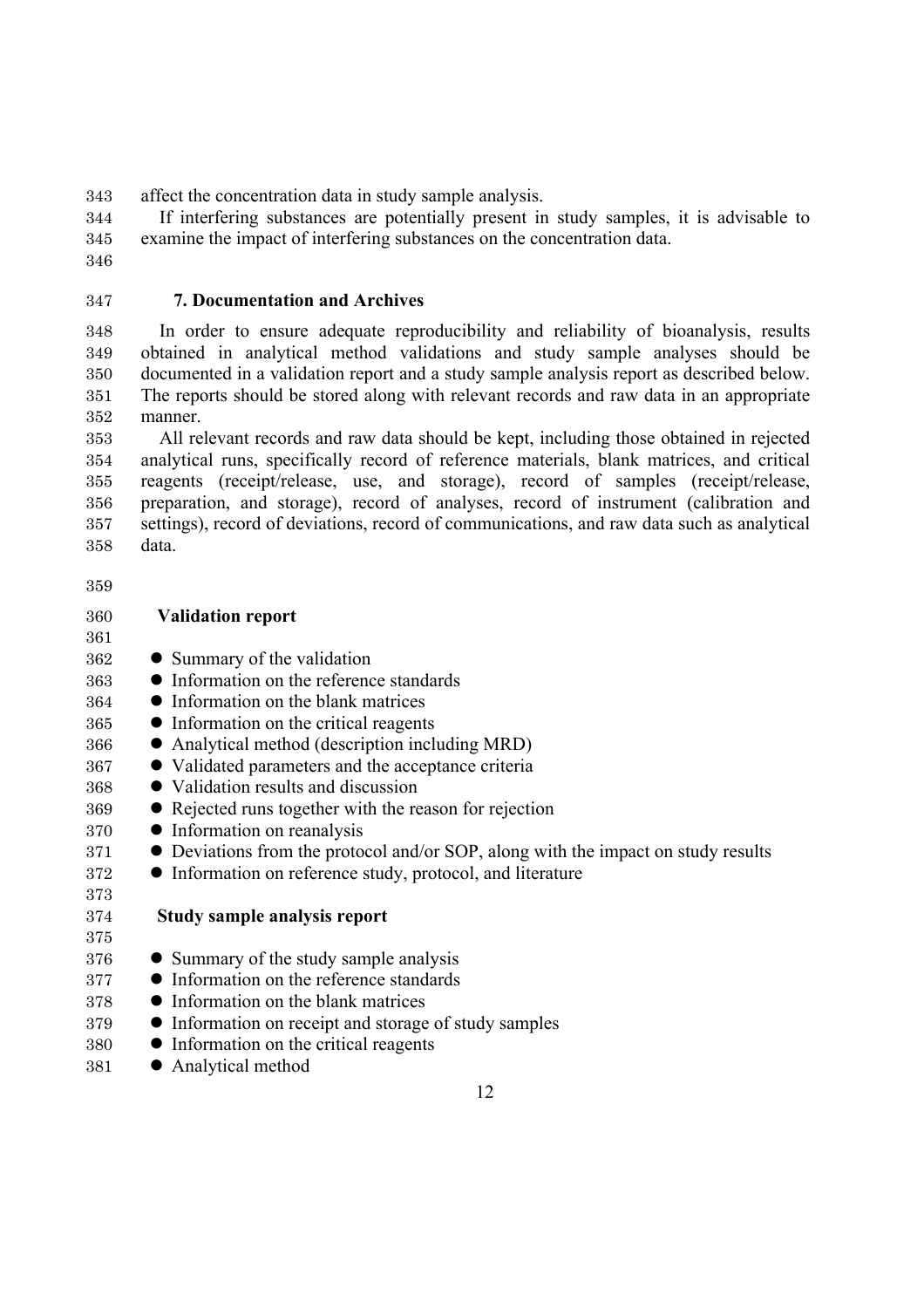- **e** Parameters, acceptance criteria, and results of the validity evaluation
- executs and discussion of study sample analysis
- 384 Rejected runs together with the reason for rejection
- Information on reanalysis
- **Deviations from the protocol and/or SOP, along with impact on study results**
- 387 Information on reference study, protocol, and literature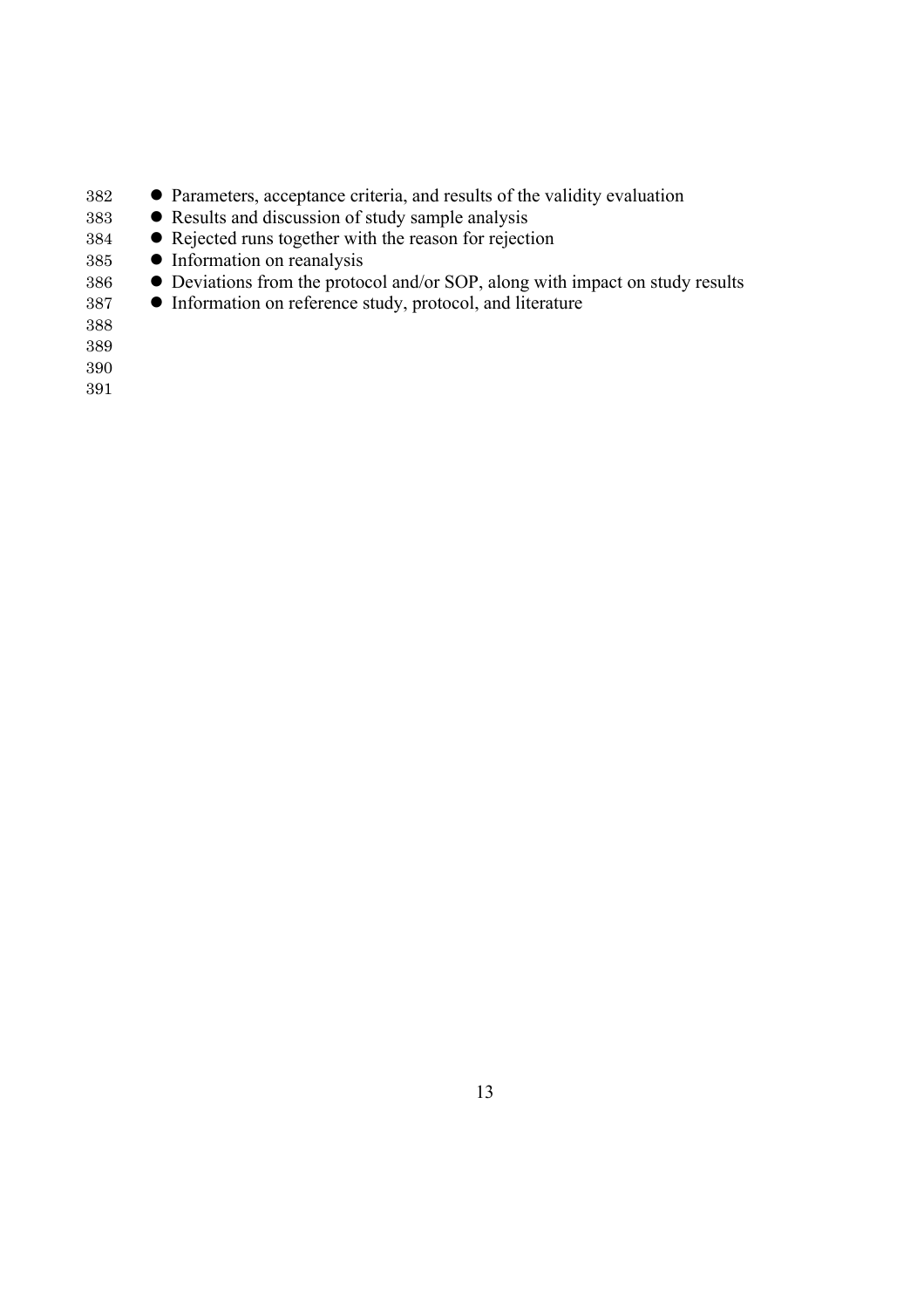#### **Glossary**

 **Accuracy:** The degree of closeness of a concentration determined by the method to the theoretical concentration. Accuracy is expressed as a percentage relative to the theoretical concentration.

- 397 Accuracy (%) = (Measured concentration/Theoretical concentration)  $\times$  100.
- **Analysis:** A series of analytical procedures from sample dilution to measurement on an analytical instrument.
- **Analyte:** A series of analytical procedures from sample processing to measurement on an analytical instrument.
- **Analytical run:** A set of samples comprising calibration standards, QC samples, and study samples. Usually, a set of samples is prepared without interruption in time by a single analyst with the same reagents under the same conditions, and subsequently analyzed in a single plate as a single analytical run.
- **Anchor point:** Samples at a concentration below the LLOQ or above the ULOQ and analyzed concurrently with calibration standards to improve curve fitting.
- **Assay variability:** The degree of difference in concentrations determined for the same sample. The difference is expressed as a percentage relative to the mean of the two.
- 410 Assay variability  $\left(\frac{\%}{\%}\right) = \left[$  (Concentration in comparative analysis Concentration in 411 reference analysis) / Mean of the two  $\times$  100.
- **Binding reagent:** A reagent used in LBA that directly binds to the analyte.
- **Blank sample:** A matrix sample that is analyzed without analyte addition.
- **Calibration curve:** Presentation of the relationship between concentration and
- response for an analyte. A calibration curve is generated with at least 6 concentration
- levels of calibration standards, including LLOQ and ULOQ samples, as well as a blank sample. Anchor points may be added outside the calibration range.
- **Calibration standard:** A sample spiked with the analyte of interest to a known concentration, which is used to generate calibration curves. Calibration standards are used to generate calibration curves, from which the concentrations of the analyte in QC samples and study samples are determined.
- **Carry over:** An alteration of the measured concentration due to leftover analyte in the analytical instrument used.
- **Critical reagent:** A critical reagent that has a direct impact on the results of a
- ligand-binding-based bioanalytical method. Binding reagent is mainly considered as critical reagent.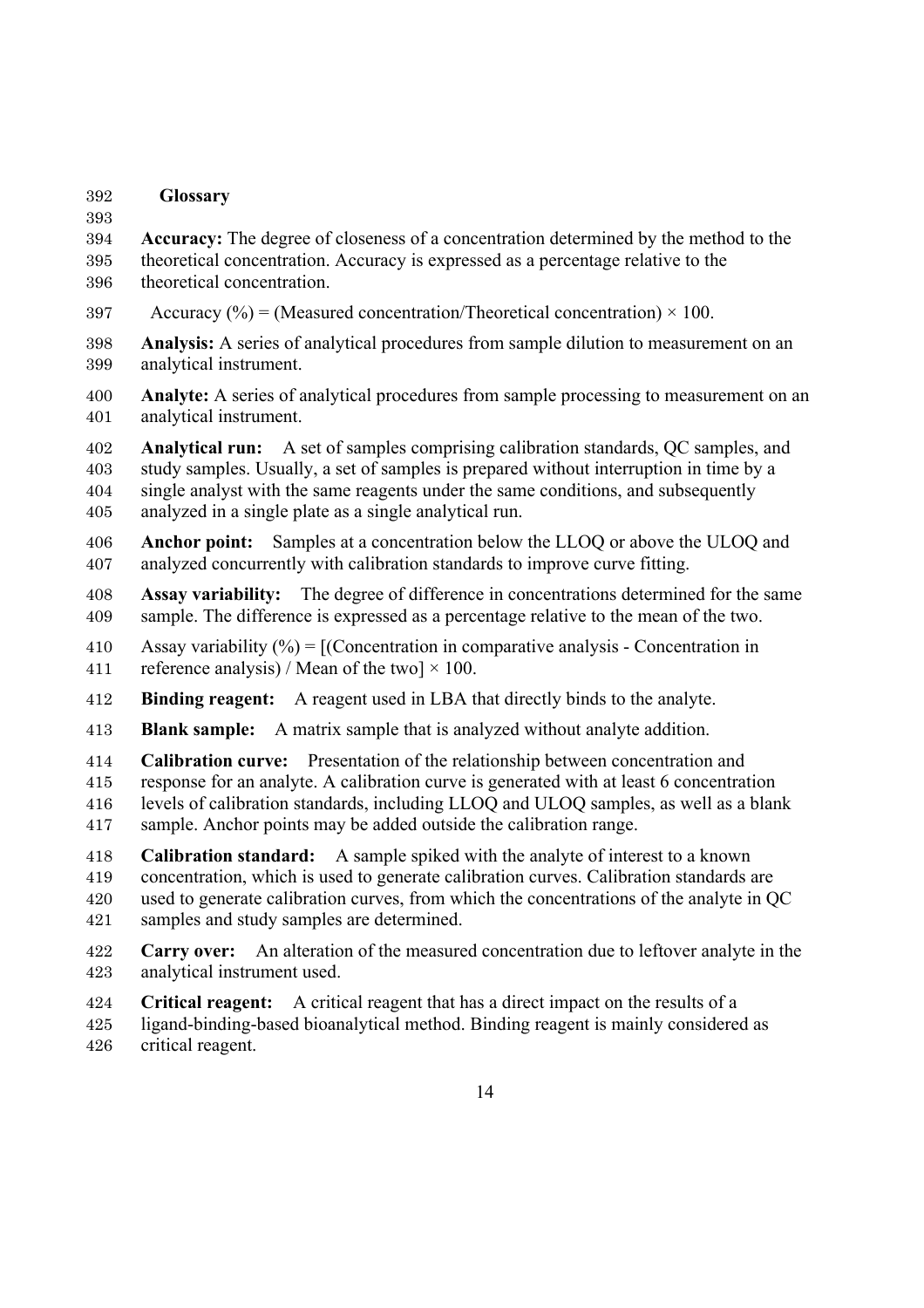**Cross validation:** A validation conducted when data are generated in multiple laboratories within a study or when comparing analytical methods used in different studies. Cross validation is performed after a full or partial validation.

 **Cross-reactivity:** Binding of the binding reagent to other substances except for (or other than) the analyte.

 **Cross-talk:** An alteration of the measured concentration due to leak of fluorescent or luminescent light from adjacent wells in plate-based assay.

 **Dilutional linearity:** A parameter demonstrating that the method can appropriately analyze samples at a concentration exceeding the ULOQ without influence of hook effect or prozone and that these measurements are not affected by dilution within the calibration range.

 **Full validation:** A validation that evaluates a full panel of performance parameters, i.e., specificity, selectivity, calibration curve, accuracy, precision, dilutional linearity, and stability. A full validation is usually performed when establishing a new bioanalytical method.

**Hook effect:** Suppression of response in very high concentration levels of analyte.

Special care should be taken on the results obtained when the hook effect is observed,

because samples at a concentration exceeding the ULOQ may falsely produce results

within or below the calibration range. The hook effect often occurs in a LBA that

performs liquid-phase reaction of binding reagent with analyte.

 **Incurred sample:** A study sample that is obtained from a subject or animal that was dosed with an active study drug.

 **Incurred sample reanalysis (ISR):** Reanalysis of a portion of the incurred samples in a separate analytical run on a different day to determine whether the original analytical results are reproducible.

 **Interfering substance:** Substance that is present in the matrix and may affect interaction between the binding reagent and the analyte.

 **Ligand binding assay:** A method to analyze an analyte using a binding reagent that specifically binds to the analyte. Antigen-antibody reaction is utilized in the majority of ligand binding assay. The analyte is detected using a reagent labeled with an enzyme, radioisotope, fluorophore, or luminophore. Reaction is carried out in 96-well microtiter plates, test tubes, disks or others.

- **Lower limit of quantification (LLOQ):** The lowest concentration of an analyte at which the analyte can be quantified with reliable accuracy and precision.
- **Matrix:** Whole blood, plasma, serum, urine, or other biological fluid or tissue selected for analysis. A matrix not containing exogenous chemicals (except anticoagulant) and their metabolites is called a blank matrix.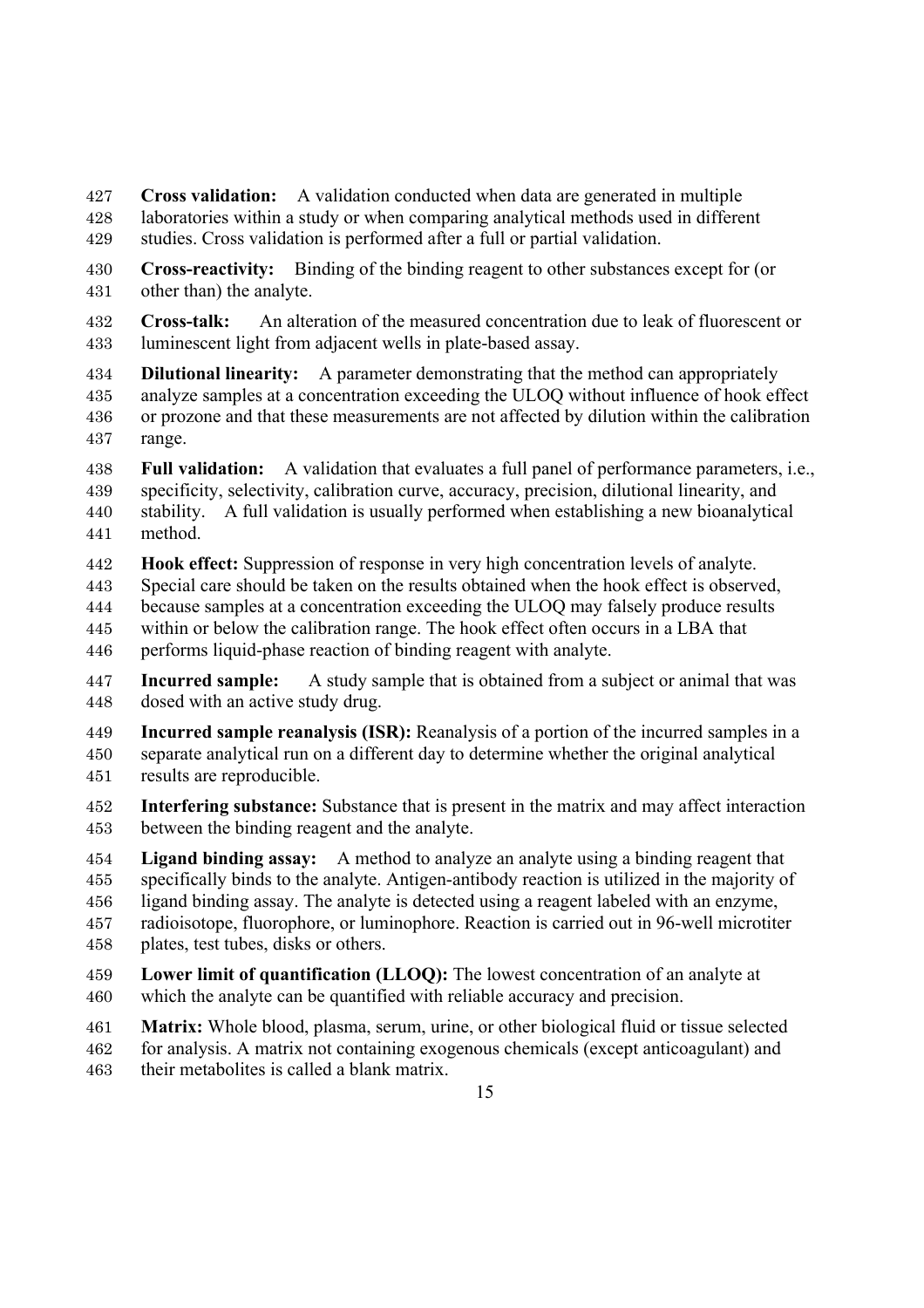**Minimum required dilution (MRD):** A dilution factor of samples (including

- calibration standards and QC samples) with buffer to analyze samples appropriately.
- MRD should be identical for all samples. It may not necessarily be the exact minimum
- dilution where samples can be analyzed. Quality control (QC) sample: A sample spiked
- with the analyte of interest to a known concentration used to assess the reliability of an
- analytical method. In analytical runs, QC samples are analyzed to assess the validity of the analytical method used for calibration curve and study sample analysis.
- **Partial validation:** A validation performed when minor changes are made to an
- analytical method that has already been fully validated. A set of parameters to be
- evaluated in a partial validation should be determined according to the extent and nature
- of the changes made to the method. It can range from as little as accuracy and precision
- evaluation in a day to a nearly full validation.
- **Precision:** The degree of closeness between individual concentrations determined in repeated measurements. Precision is expressed as the coefficient of variation (CV) or the relative standard deviation (RSD) in percentage.
- 479 Precision  $\left(\frac{9}{6}\right)$  = (Standard deviation/Mean) × 100.
- **Prozone:** Suppression of response in very high concentration levels of analyte. This is the same phenomenon as the hook effect.
- **Quantification range:** The range of concentration of an analyte in which the analyte can be quantified with reliable accuracy and precision. Quantification range of a
- bioanalytical method is ensured by the range of calibration curve (calibration range) and the dilution integrity.
- **Reanalysis:** Repetition of a series of analytical procedures from the dilution step on samples that have been analyzed once.
- **Reference material (Reference standard):** A compound used as the standard in quantifying an analyte; mainly used to prepare calibration standards and QC samples.
- **Response variable:** A response obtained from the detector of the analytical instrument.
- In LBAs, response is generally monitored by a spectroscopic technique, which converts the response into an electrical signal, such as absorbance or luminescent intensity.
- **Retest date:** A date on which the quality of reference material is evaluated after a specified period of time from the issuance of certificate of analysis.
- **Selectivity:** The ability of an analytical method to measure and differentiate the analyte in the presence of other components in biological samples.
- **Specificity:** The ability of an analytical method to detect and differentiate the analyte
- from similar substances. It is largely dependent on the properties of binding reagent in LBA.